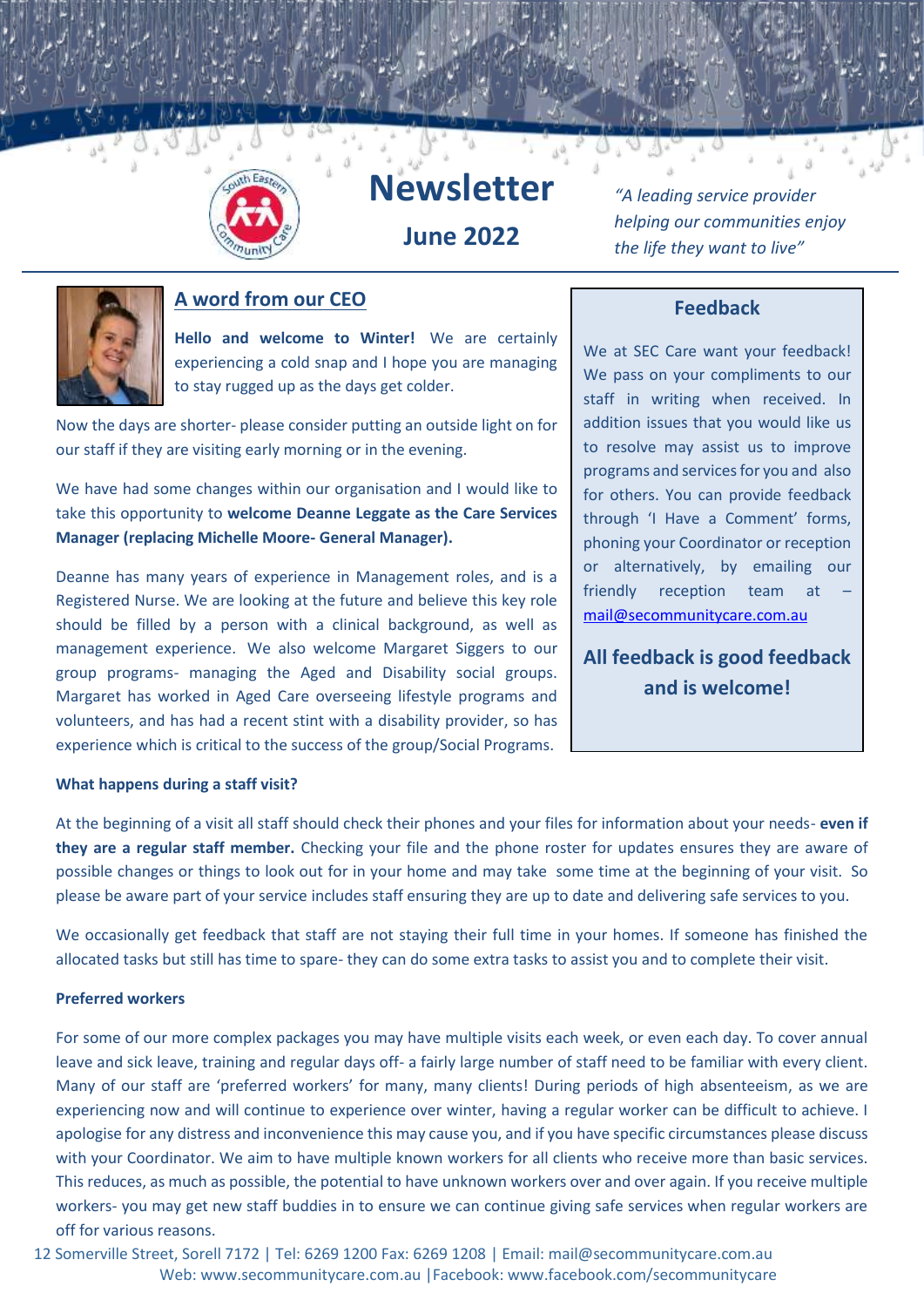#### **Visit times**

**We do not offer definite times for services such as domestic assistance** and ask you leave an hour and a half either side of the expected time of staff arrival to avoid disappointment. Although the start time for most visits may vary, our staff will give you their undivided attention for the full allocated visit time once they arrive at your home!

#### **Feedback**

We welcome your feedback in whatever form is best for you. You can fill in a 'I have a comment' form, email, write a letter, phone reception or talk with your Coordinator. Compliments are passed on to the staff and improve morale. Constructive criticism/complaints may assist us identify ways we can improve services for you and/or for others.

**Any feedback is great!** Helen Pollard

#### Care Services Manager Update

Hi everyone! My name is Deanne Leggate, and I am the new Care Services Manager.

I have a wealth of knowledge in regard to Aged Care, and am looking forward to learning and supporting the NDIS and Community teams here at SECC.

I have met many of the staff, and have been welcomed warmly by all and I look forward to meeting more staff and clients as the days progress. I will endeavour to get out and about to meet some of the clients as we move

forward.

#### *Please contact me if you have any concerns that I could help with.*

*Deanne*

#### **Client Quality Newsletter June**

#### **13 - 19 June this year is International Men's Health Week**

This year's theme is 'building healthy environments for men and boys'

<https://www.westernsydney.edu.au/mens-health-week>

There is an Australian men's health organisation called Healthy Male with a website resource library containing up to date information. See<https://www.healthymale.org.au/mens-health-week-2022>

**20 - 26 June is World Continence Awareness Week.** This year's theme is BINS4Blokes. Now we wondered what this was about and looked further, we learned a lot. It's a worthy cause and something that has sat under the community's radar for too long. **BINS4Blokes** is an Australia-wide awareness and advocacy campaign promoting the installation of incontinence bins in male public toilet facilities. See these two websites for further info [www.continence.org.au/world-continence-week](http://www.continence.org.au/world-continence-week) <https://bins4blokes.org.au/>

This month the quality team is randomly selecting and contacting participants and carers of our disability clients funded in the NDIS scheme, requesting to complete satisfaction interviews either in person or over the phone

Sharon, Kathy and Anneke

#### **Veteran Wellbeing Program Voucher- now open!**

Tasmanian veterans are eligible for a \$100 voucher that can be used towards a sporting club/gym membership. For more information, including eligibility criteria, go to [www.veterans.tas.gov.au](https://www.communities.tas.gov.au/csr/for_and_about/veterans)

**If you have any questions, please contact 1800 009 501 or** [veterans@communitities.tas.gov.au](file:///C:/Users/efeltham/AppData/Local/Microsoft/Windows/INetCache/Content.Outlook/WTH967FM/veterans@communitities.tas.gov.au)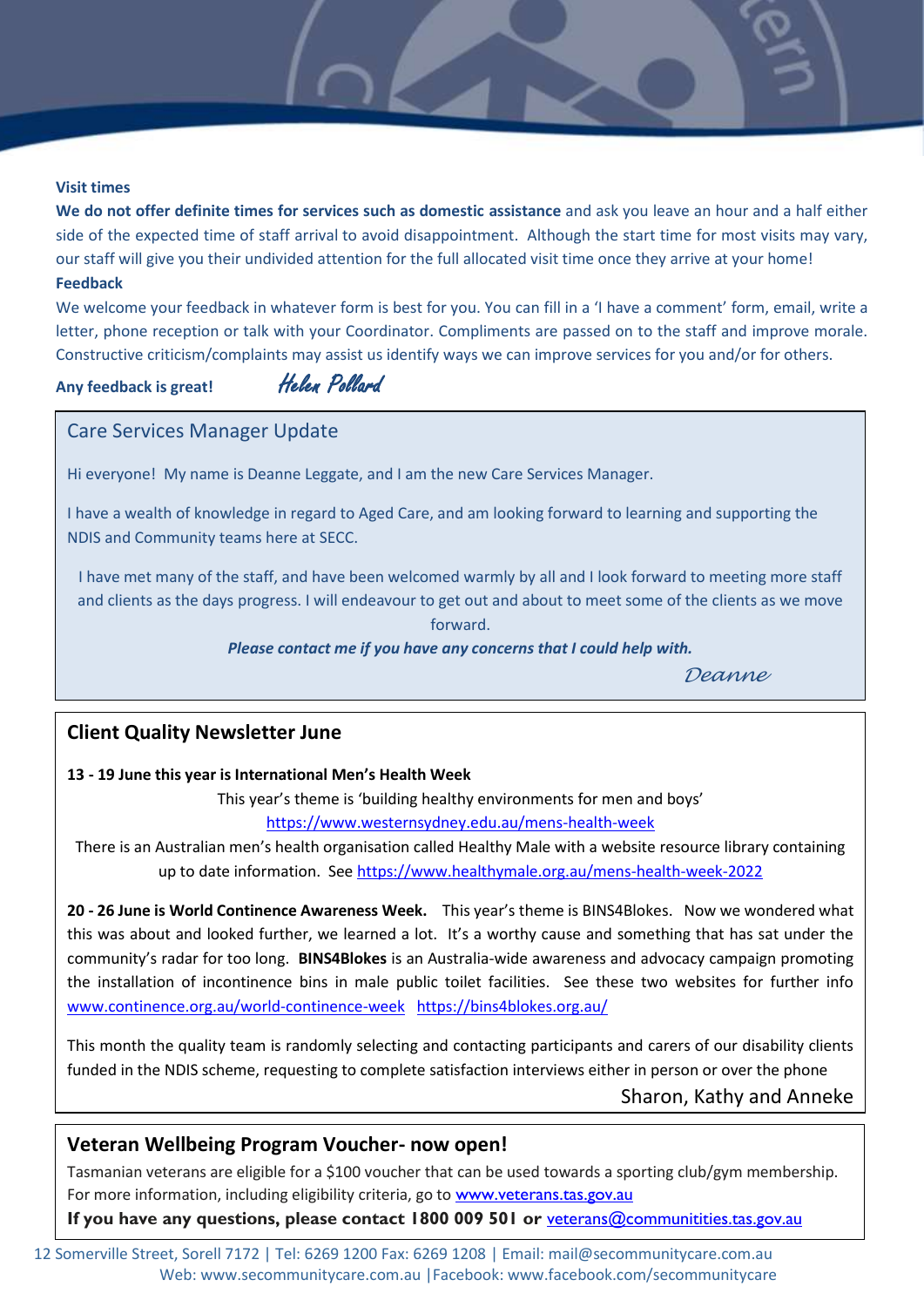### BINS<sup>2</sup> **Blokes**

### **Raising awareness** of male incontinence



## Do you have trouble looking after your feet?

Foot Care is available to any person at any age.

However, there are subsidised fees available for pensioners who have a My Aged Care (MAC) Nursing referral code.

Phone MAC on 1800 200 422 to enquire

- Foot Clinic will provide regular
- . Foot cleansing . Nail cutting and filing

.Foot moisturising and massage .Referrals

Pensioner: \$25.00 Non-Pensioner: \$60.00 To make an appointment with Juliane, out Foot Clinic Nurse, please contact our friendly reception staff on 6269 1200!

**1 IN 4 AUSTRALIANS** ARE **INCONTINENT** 



#### **Business Services Update**

It is with regret that we advise that our wonderful receptionists Nicole and Tracey have both decided to leave SECC to pursue other opportunities. Both have secured other employment with much larger businesses. We wholeheartedly thank them both for their contributions to SECC.

> *Subsequently, we welcome Melita and Jacinta who will be taking over in reception and I am sure many of you have already spoken to one or both of them.*

We also would like to welcome Fee, who has taken on the role of Finance Officer and will from time to time assist in reception. And lastly, we welcome back Julene to Business Services!

*Barry, Jenny, Loretta, Karen, Melita, Jacinta, Robert, Fee and Julene*



### **Juliane's Foot Clinic Joke**

How does an astronomer cut his toenails?

**Eclipse them!**

12 Somerville Street, Sorell 7172 | Tel: 6269 1200 Fax: 6269 1208 | Email: mail@secommunitycare.com.au Web: www.secommunitycare.com.au |Facebook: www.facebook.com/secommunitycare